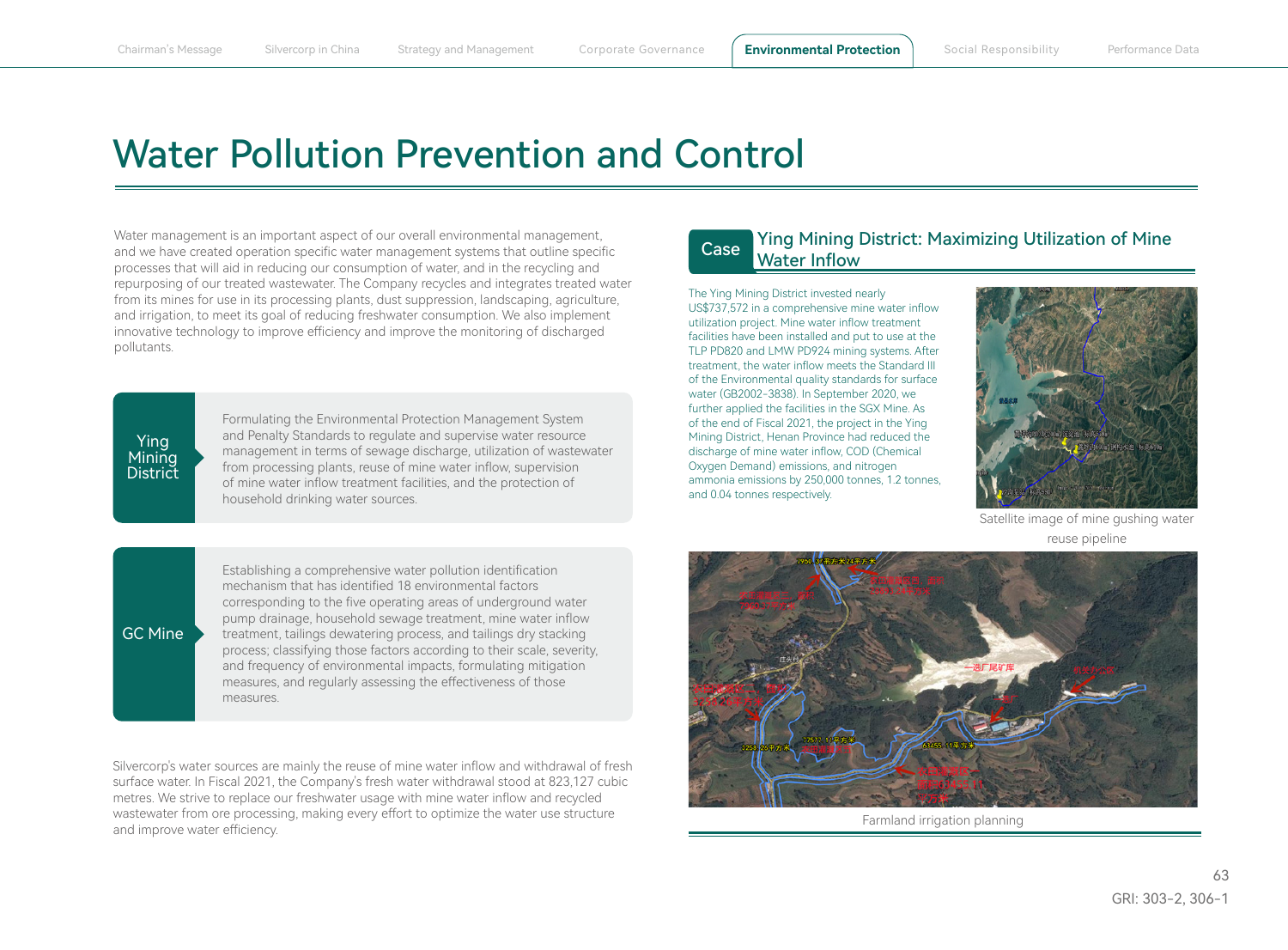## Water Usage in Fiscal 2021



| re processing<br>wastewater | Concentrate dewatering<br>and tailings backwater | Water from concentrate dewatering is transported to the high-level backwater tank through the return pump pipeline in the plant area<br>and tailings backwater is transported to the high-level backwater tank through the pumping station pipeline in the plant area, achieving<br>zero tailings water discharge into the environment and 100% water recycling rate. |
|-----------------------------|--------------------------------------------------|-----------------------------------------------------------------------------------------------------------------------------------------------------------------------------------------------------------------------------------------------------------------------------------------------------------------------------------------------------------------------|
| Household<br>sewage         | Daily life of employees                          | After centralized treatment in the biochemical sewage treatment system, the sewage meets required standards and the water is used for<br>dust reduction in the mining area and in greening initiatives in the surrounding forestland.                                                                                                                                 |

sewage

Ore